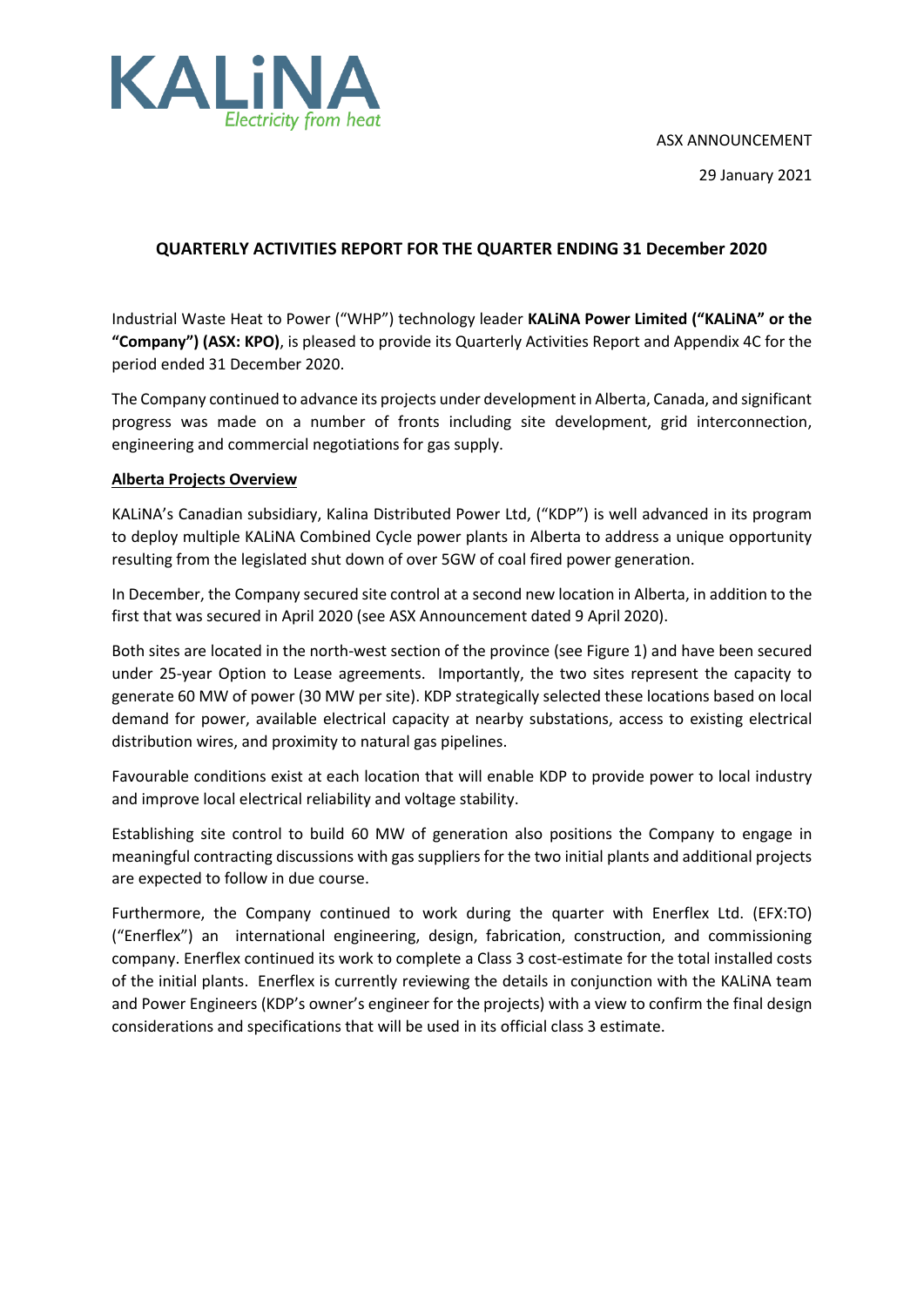

*Figure 1: Acquired Site Location in Alberta*

## **Financials**

Cash out flow from operating activities for the quarter amounted to \$1,294,000. Of this \$756,000 was for Alberta project development and \$187,000 was for patent maintenance of the KALiNA intellectual property portfolio.

## **Payments to related parties**

During the quarter directors were paid \$131,000 for services rendered under normal commercial terms. Apart from this there were no other related party transactions during the quarter.

### **Management Commentary**

**Commenting on the Company's progress in the December Quarter, Managing Director Ross McLachlan said:** *"Our overarching focus has been to continue building our portfolio of sites, and securing our latest site during the quarter was another key milestone for the Company in our overall program for distributed power generation in Alberta. Overall, KALiNA is well positioned to carry out our program to deploy distributed power generation in key locations in Alberta.* 

*"It should also not be lost on shareholders that KALiNA's sector is enjoying very strong support as demand for clean energy grows; driven primarily by industry seeking to lower their carbon footprint. Investors are placing much more focus on companies with solid ESG credentials and KALiNA is exceptionally well-positioned to benefit from this trend.*

*"We thank our shareholders for their ongoing support and look forward to updating the market on our progress."*

- **ENDS -**

This announcement was approved and authorised for release by: Ross MacLachlan, CEO For further information please contact:

KALiNA Power Limited Tim Horgan Executive Director thorgan@KALiNApower.com +61 3 9236 2800

Ben Jarvis Six Degrees Investor Relations Ben.jarvis@sdir.com.au +61 413 150 448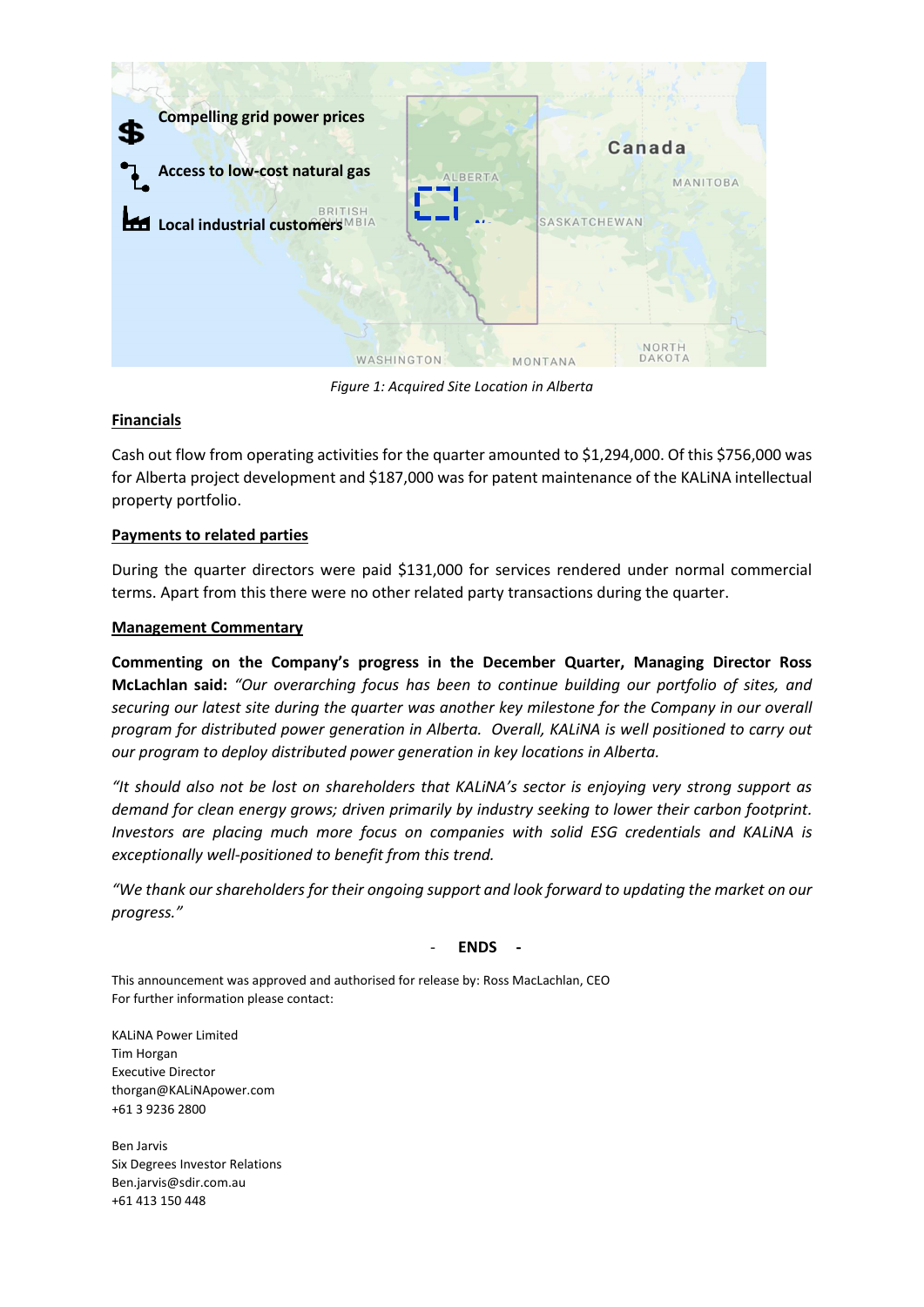# **Appendix 4C**

# **Quarterly cash flow report for entities subject to Listing Rule 4.7B**

| Name of entity       |                                   |
|----------------------|-----------------------------------|
| KALINA POWER LIMITED |                                   |
| <b>ABN</b>           | Quarter ended ("current quarter") |
| 24 000 090 997       | 31 DECEMBER 2020                  |

|     | <b>Consolidated statement of cash flows</b>                  | <b>Current quarter</b><br>\$A'000 | Year to date<br>(6 months)<br>\$A'000 |
|-----|--------------------------------------------------------------|-----------------------------------|---------------------------------------|
| 1.  | <b>Cash flows from operating activities</b>                  |                                   |                                       |
| 1.1 | Receipts from customers                                      | 2                                 | $\overline{2}$                        |
| 1.2 | Payments for                                                 |                                   |                                       |
|     | engineering and Alberta project<br>(a)<br>development        | (647)                             | (1,874)                               |
|     | staff costs related to Alberta project<br>(b)<br>development | (109)                             | (306)                                 |
|     | Patent maintenance<br>(c)                                    | (187)                             | (283)                                 |
|     | (d)<br>leased assets                                         |                                   |                                       |
|     | Corporate staff costs<br>(e)                                 | (201)                             | (392)                                 |
|     | (f)<br>Investor relations and project finance                | (74)                              | (134)                                 |
|     | (q)<br>administration and corporate costs                    | (124)                             | (276)                                 |
| 1.3 | Dividends received (see note 3)                              |                                   |                                       |
| 1.4 | Interest received                                            | 3                                 | 3                                     |
| 1.5 | Interest and other costs of finance paid                     |                                   |                                       |
| 1.6 | Income taxes paid                                            |                                   |                                       |
| 1.7 | Government grants and tax incentives                         |                                   |                                       |
| 1.8 | Other (provide details if material)                          | 43                                | 135                                   |
| 1.9 | Net cash from / (used in) operating<br>activities            | (1, 294)                          | (3, 125)                              |
|     |                                                              |                                   |                                       |

| 2.  | Cash flows from investing activities |     |     |
|-----|--------------------------------------|-----|-----|
| 2.1 | Payments to acquire:                 |     |     |
|     | entities<br>(a)                      | -   |     |
|     | businesses<br>(b)                    | -   |     |
|     | property, plant and equipment<br>(c) | (3) | (3) |
|     | (d)<br>investments                   | ۰   |     |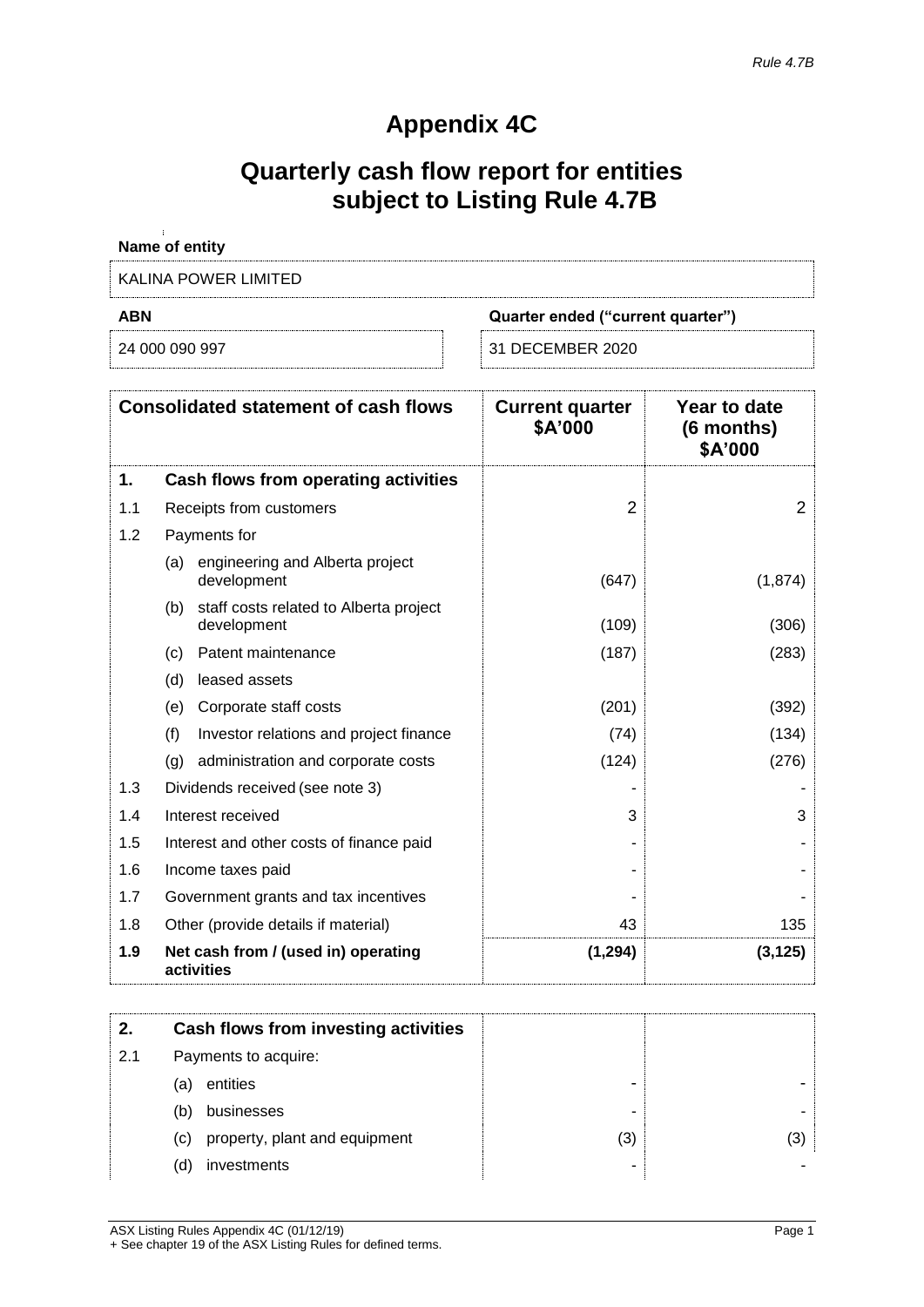|     | <b>Consolidated statement of cash flows</b>       | <b>Current quarter</b><br>\$A'000 | Year to date<br>$(6$ months)<br>\$A'000 |
|-----|---------------------------------------------------|-----------------------------------|-----------------------------------------|
|     | intellectual property<br>(e)                      |                                   |                                         |
|     | (f)<br>other non-current assets                   |                                   |                                         |
| 2.2 | Proceeds from disposal of:                        |                                   |                                         |
|     | entities<br>(a)                                   |                                   |                                         |
|     | businesses<br>(b)                                 |                                   |                                         |
|     | (c)<br>property, plant and equipment              |                                   |                                         |
|     | (d)<br>investments                                |                                   | 10                                      |
|     | intellectual property<br>(e)                      |                                   |                                         |
|     | (f)<br>other non-current assets                   |                                   |                                         |
| 2.3 | Cash flows from loans to other entities           |                                   |                                         |
| 2.4 | Dividends received (see note 3)                   |                                   |                                         |
| 2.5 | Security deposit (provide details if material)    |                                   |                                         |
| 2.6 | Net cash from / (used in) investing<br>activities | (3)                               |                                         |

| 3.   | Cash flows from financing activities                                                          |      |       |
|------|-----------------------------------------------------------------------------------------------|------|-------|
| 3.1  | Proceeds from issues of equity securities<br>(excluding convertible debt securities)          | 114  | 7,642 |
| 3.2  | Proceeds from issue of convertible debt<br>securities                                         |      |       |
| 3.3  | Proceeds from exercise of options                                                             | 3    | 3     |
| 3.4  | Transaction costs related to issues of<br>equity securities or convertible debt<br>securities | (45) | (613) |
| 3.5  | Proceeds from borrowings                                                                      |      | 500   |
| 3.6  | Repayment of borrowings                                                                       |      | (500) |
| 3.7  | Transaction costs related to loans and<br>borrowings                                          |      |       |
| 3.8  | Dividends paid                                                                                |      |       |
| 3.9  | Other (provide details if material)                                                           |      |       |
| 3.10 | Net cash from / (used in) financing<br>activities                                             | 72   | 7,032 |

|     | Net increase / (decrease) in cash and<br>cash equivalents for the period |         |          |
|-----|--------------------------------------------------------------------------|---------|----------|
| 4.1 | Cash and cash equivalents at beginning of<br>period                      | 5,579   | 440      |
| 4.2 | Net cash from / (used in) operating<br>activities (item 1.9 above)       | (1.294) | (3, 125) |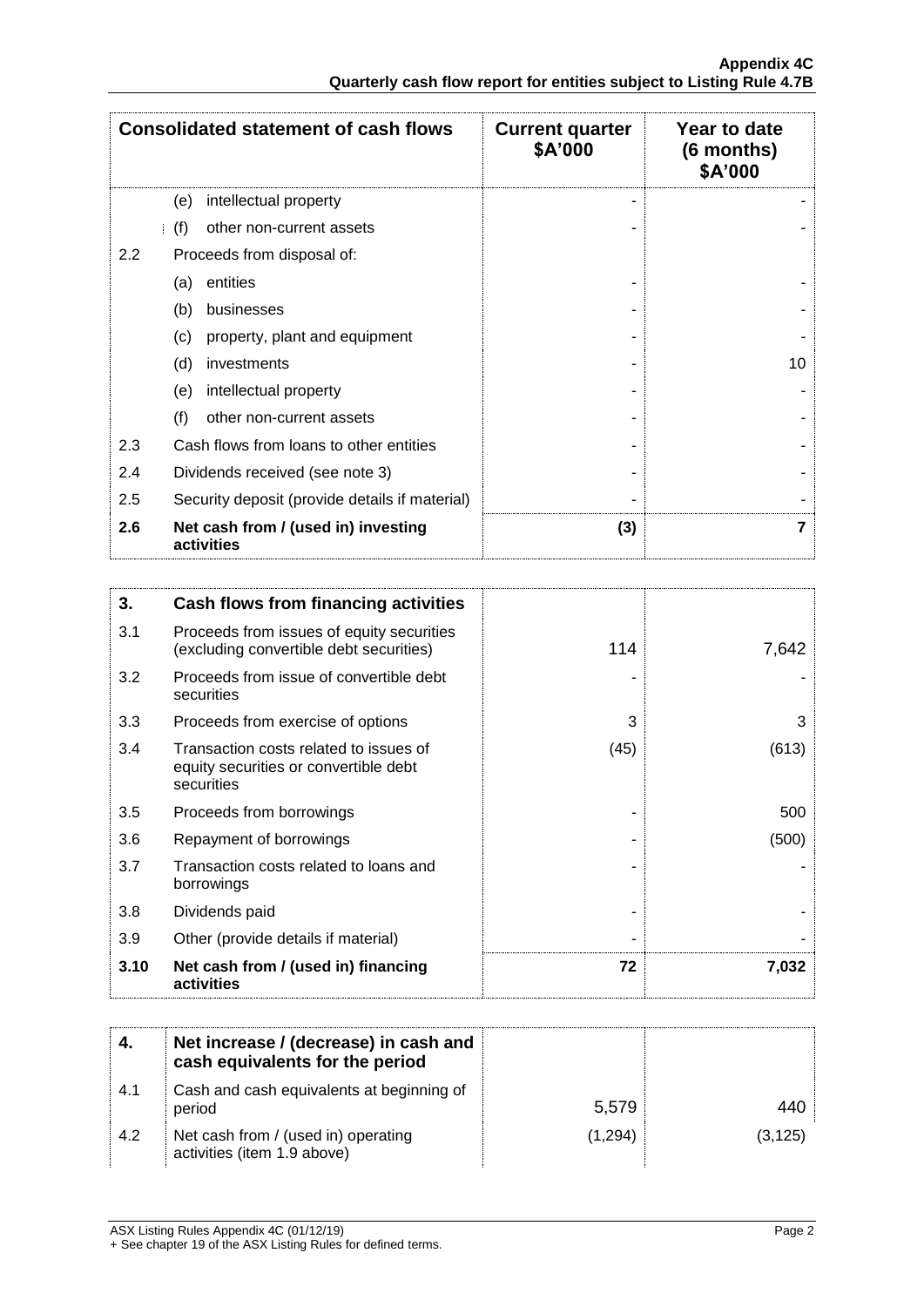|     | <b>Consolidated statement of cash flows</b>                        | <b>Current quarter</b><br>\$A'000 | Year to date<br>$(6$ months)<br>\$A'000 |
|-----|--------------------------------------------------------------------|-----------------------------------|-----------------------------------------|
| 4.3 | Net cash from / (used in) investing activities<br>(item 2.6 above) | (3)                               |                                         |
| 4.4 | Net cash from / (used in) financing activities<br>item 3.10 above) | 72                                | 7.032                                   |
| 4.5 | Effect of movement in exchange rates on<br>cash held               |                                   |                                         |
| 4.6 | Cash and cash equivalents at end of<br>period                      | 4.354                             | 4.354                                   |

| 5.  | Reconciliation of cash and cash<br>equivalents<br>at the end of the quarter (as shown in the<br>consolidated statement of cash flows) to the<br>related items in the accounts | <b>Current quarter</b><br>\$A'000 | <b>Previous quarter</b><br>\$A'000 |
|-----|-------------------------------------------------------------------------------------------------------------------------------------------------------------------------------|-----------------------------------|------------------------------------|
| 5.1 | <b>Bank balances</b>                                                                                                                                                          | 4.354                             | 3.079                              |
| 5.2 | Call deposits                                                                                                                                                                 |                                   | 2,500                              |
| 5.3 | Bank overdrafts                                                                                                                                                               |                                   |                                    |
| 5.4 | Other (provide details)                                                                                                                                                       | -                                 |                                    |
| 5.5 | Cash and cash equivalents at end of<br>quarter (should equal item 4.6 above)                                                                                                  | 4,354                             | 5,579                              |

| 6.  | Payments to related parties of the entity and their<br>associates                             | <b>Current quarter</b><br><b>\$A'000</b> |
|-----|-----------------------------------------------------------------------------------------------|------------------------------------------|
| 6.1 | Aggregate amount of payments to related parties and their<br>associates included in item 1 ** | 131                                      |
| 6.2 | Aggregate amount of payments to related parties and their<br>associates included in item 2    |                                          |

Note: if any amounts are shown in items 6.1 or 6.2, your quarterly activity report must include a description of, and an explanation for, such payments

**\*\*** Fees paid to directors under normal commercial terms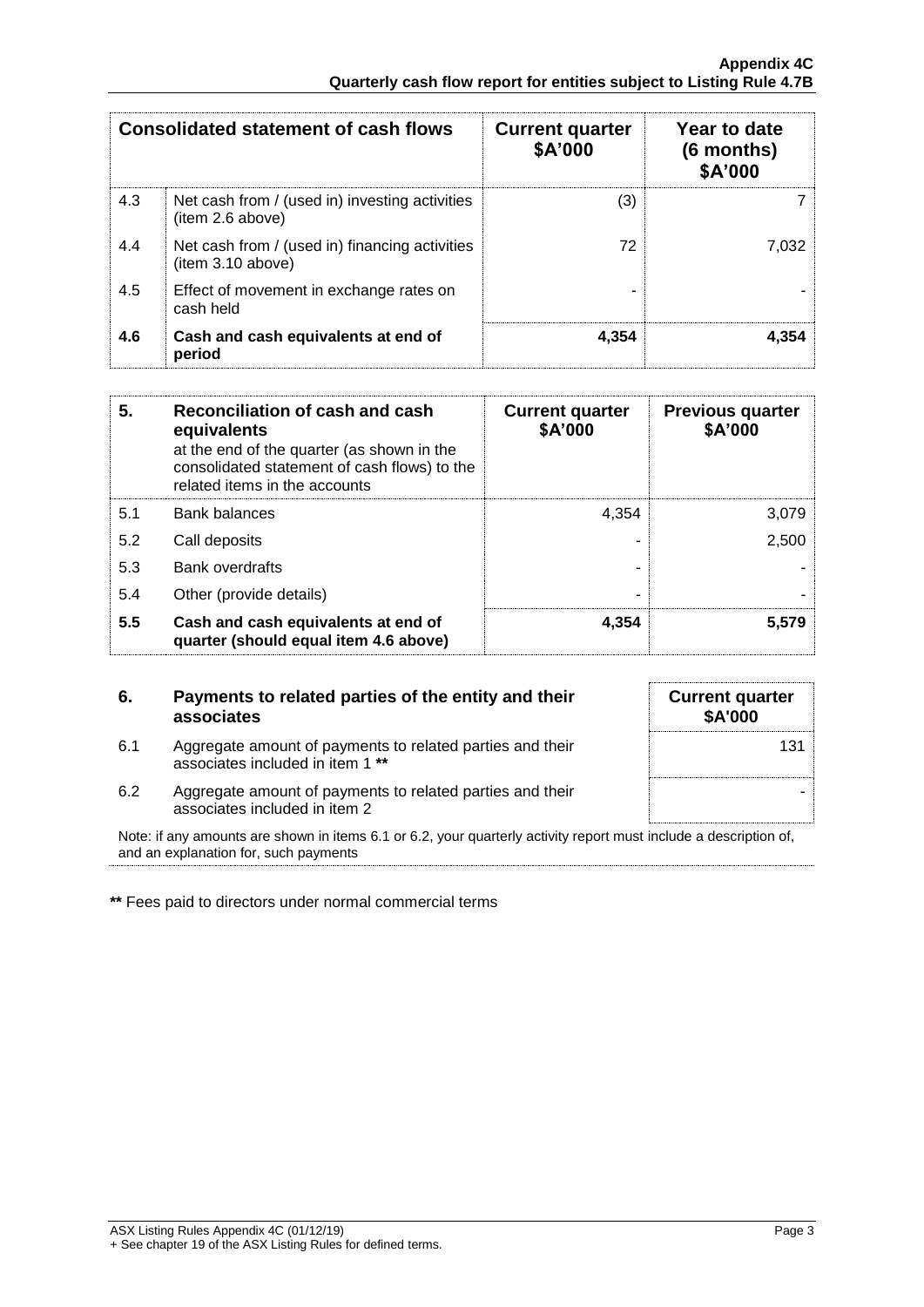### **7. Financing facilities**

- 
- 7.2 Credit standby arrangements
- 7.3 Other (placing facility with Long State Investments Ltd))
- 7.4 **Total financing facilities** 8,000 0

| 7.  | <b>Financing facilities</b><br>Note: the term "facility' includes all forms of financing<br>arrangements available to the entity.<br>Add notes as necessary for an understanding of the<br>sources of finance available to the entity. | <b>Total facility</b><br>amount at quarter<br>end<br>\$A'000 | Amount drawn at<br>quarter end<br>\$A'000 |
|-----|----------------------------------------------------------------------------------------------------------------------------------------------------------------------------------------------------------------------------------------|--------------------------------------------------------------|-------------------------------------------|
| 7.1 | Loan facilities                                                                                                                                                                                                                        |                                                              |                                           |
| 7.2 | Credit standby arrangements                                                                                                                                                                                                            |                                                              |                                           |
| 7.3 | Other (placing facility with Long State<br>Investments Ltd))                                                                                                                                                                           | 8.000                                                        |                                           |
| 7.4 | <b>Total financing facilities</b>                                                                                                                                                                                                      | 8.000                                                        |                                           |

### 7.5 **Unused financing facilities available at quarter end** 8,000

7.6 Include in the box below a description of each facility above, including the lender, interest rate, maturity date and whether it is secured or unsecured. If any additional financing facilities have been entered into or are proposed to be entered into after quarter end, include a note providing details of those facilities as well.

| 8.  | Estimated cash available for future operating activities                     | \$A'000  |
|-----|------------------------------------------------------------------------------|----------|
| 8.1 | Net cash from / (used in) operating activities (Item 1.9)                    | (1, 294) |
| 8.2 | Cash and cash equivalents at quarter end (Item 4.6)                          | 4,354    |
| 8.3 | Unused finance facilities available at quarter end (Item 7.5)                | 8,000    |
| 8.4 | Total available funding (Item $8.2 +$ Item $8.3$ )                           | 12.354   |
| 8.5 | Estimated quarters of funding available (Item 8.4 divided by<br>Item $8.1$ ) | 9.5      |

### 8.6 If Item 8.5 is less than 2 quarters, please provide answers to the following questions:

1. Does the entity expect that it will continue to have the current level of net operating cash flows for the time being and, if not, why not?

Answer: n/a.

2. Has the entity taken any steps, or does it propose to take any steps, to raise further cash to fund its operations and, if so, what are those steps and how likely does it believe that they will be successful?

Answer: n/a

3. Does the entity expect to be able to continue its operations and to meet its business objectives and, if so, on what basis?

Answer: n/a